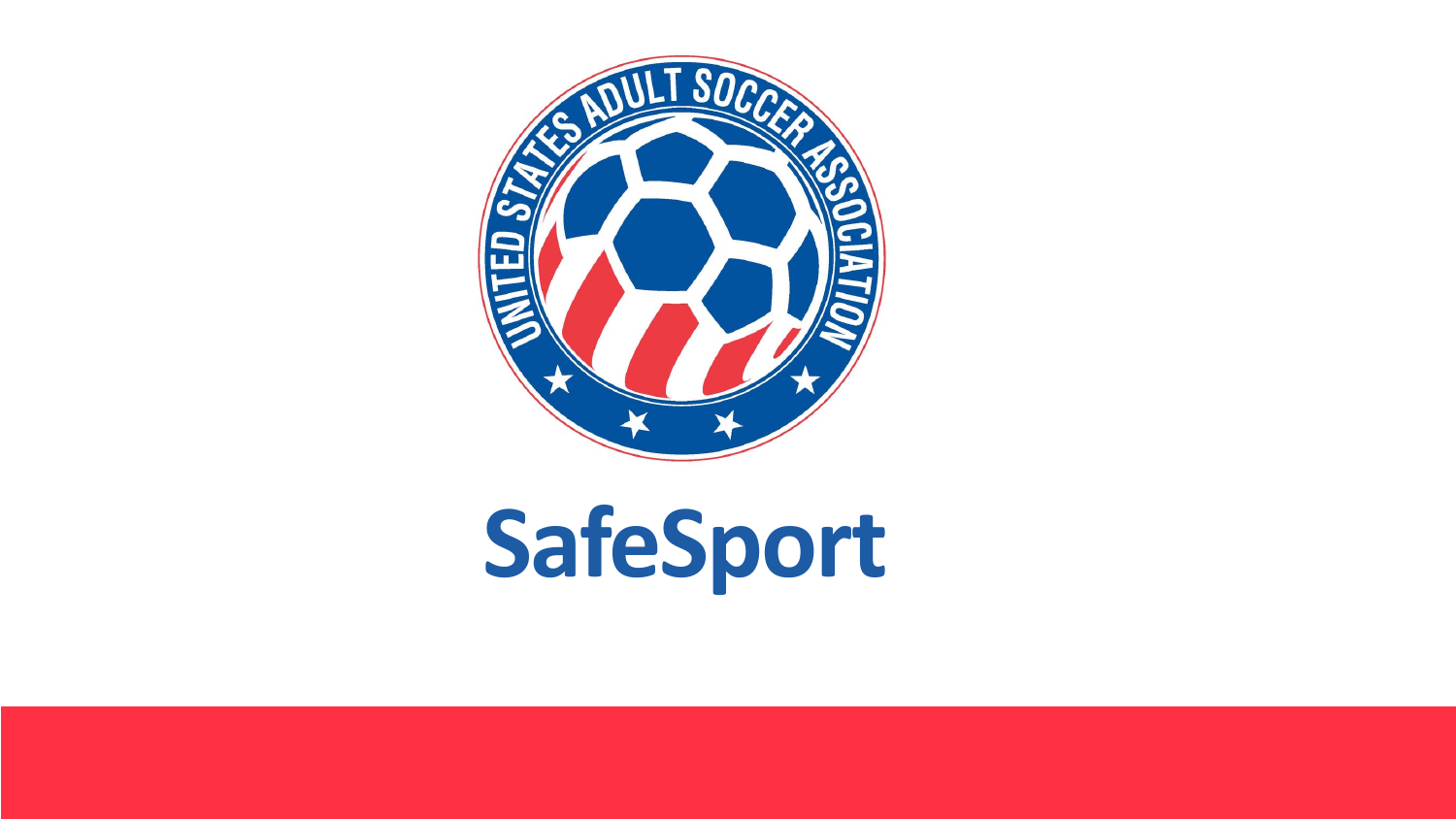# **Mandatory Requirements by January 1, 2022 Who: All State Associations, National Leagues, and Affiliates of USASA Why**: **US Soccer Bylaw 212-3**

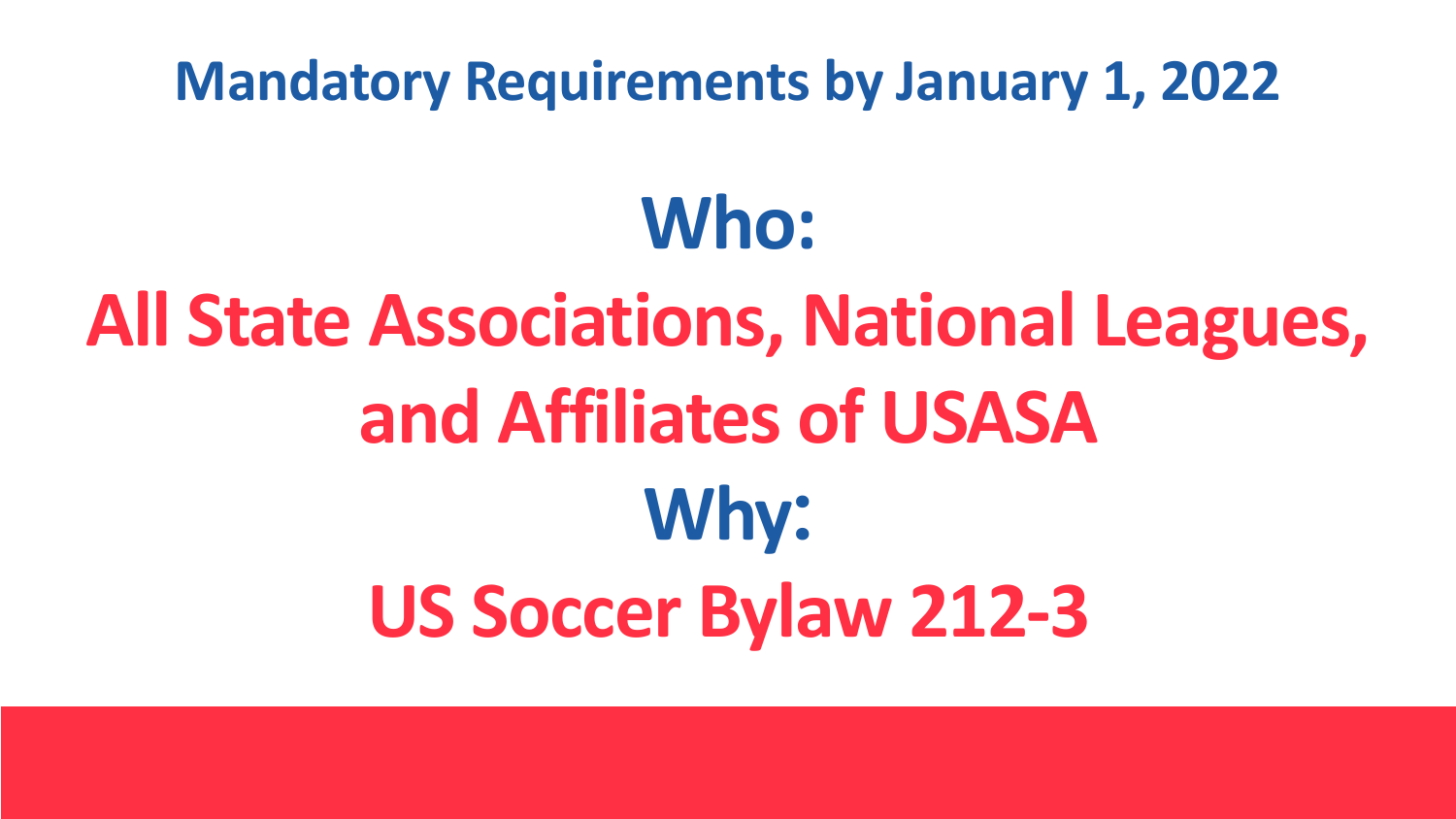## **Each State Association must have:**

- **Prohibited Conduct / SafeSport Policy**
- **Limiting One-on-One Interactions Policy**
- **Procedure for Reporting on website**
- **Policies need to be adopted and posted on your website**
- **BODfor State and staff must have SafeSport training and screening**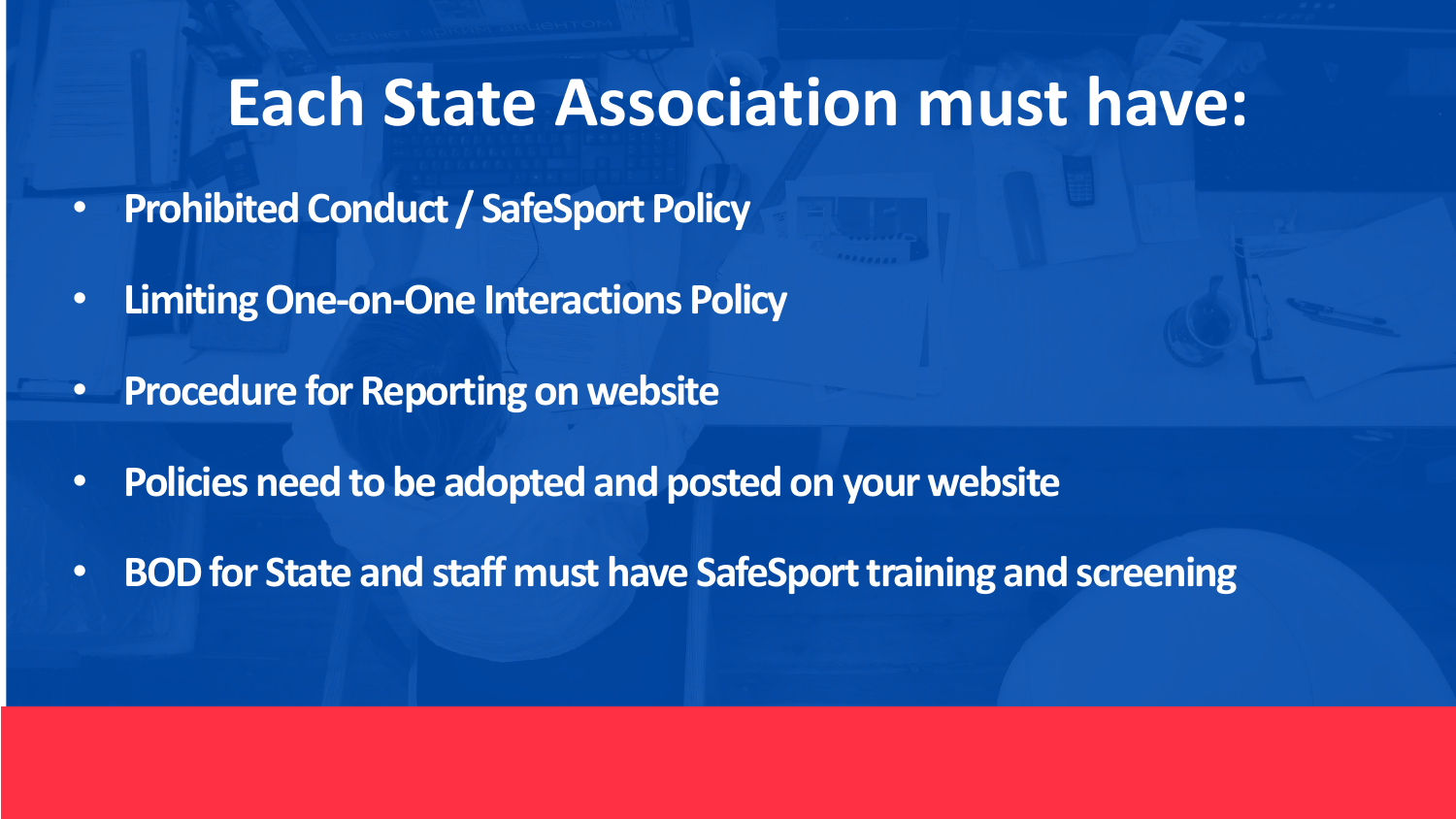## **Each League must:**

- **Communicate to playersthat the policies and reporting are on Statewebsite**
- **BOD for League and staff must have SafeSport training and screening**
- **Follow the requirements if your teams have players under the age of 18**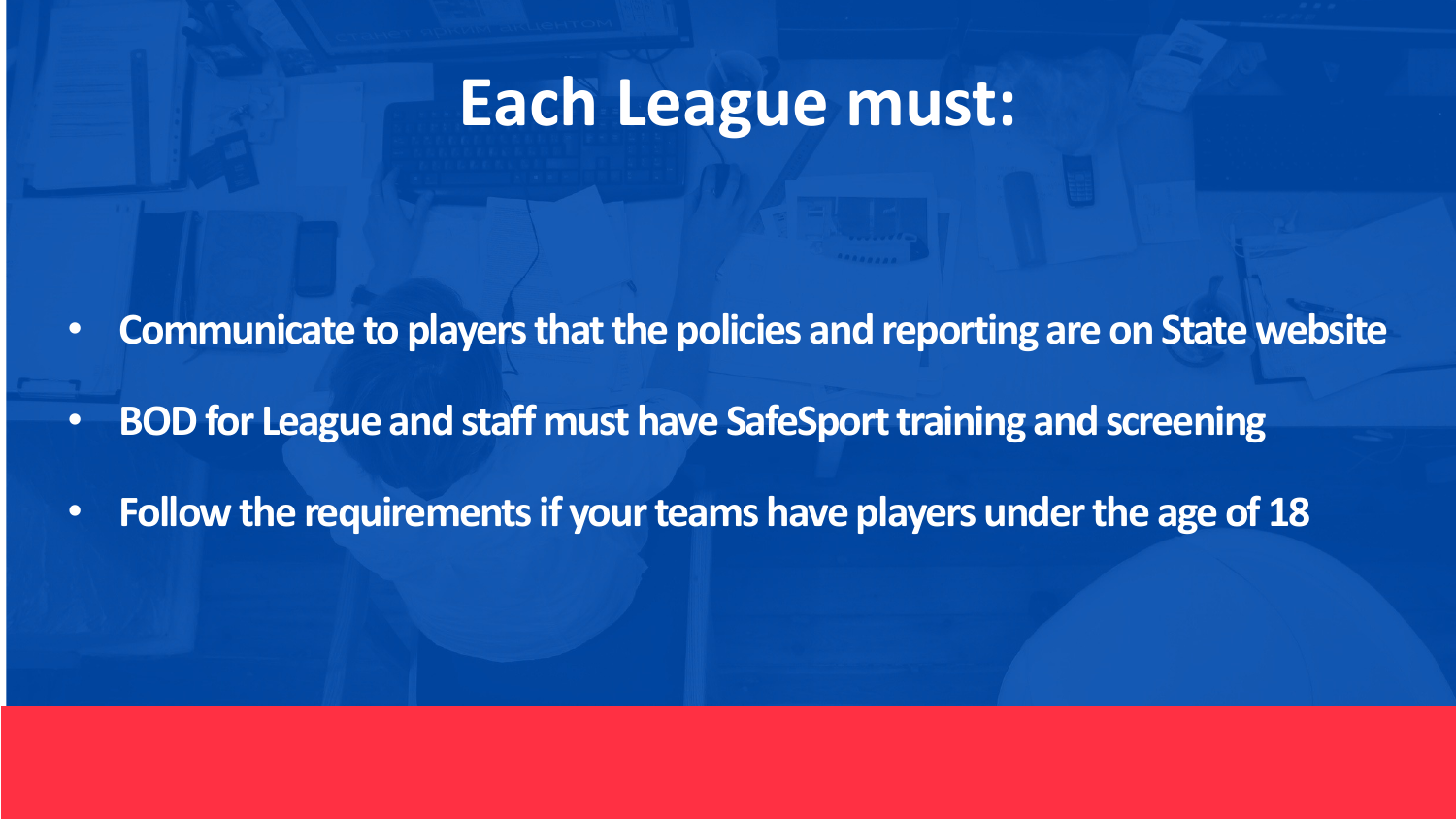# **Where do leagues/teams fall?**

**You allow players under 18 years old.** 

## **Group 1**

**You don't allow players under 18 years** 

**old.** 

## **Group 2**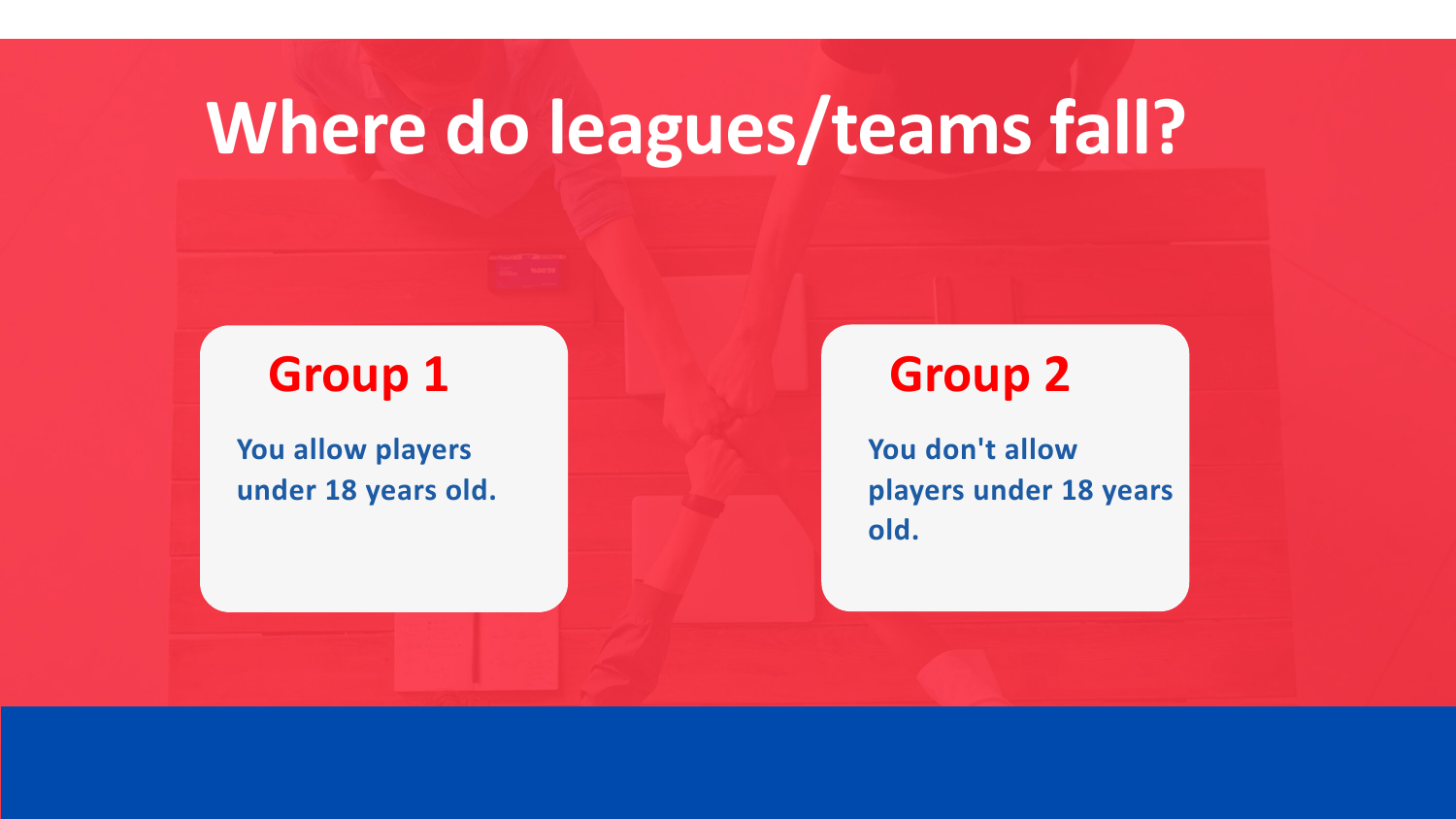## **Group 1 - You allow players under 18.**

 $\mathbf{I}$ 

| <b>State board of directors</b><br>and employees                                                     | <b>SafeSport</b><br>training                                  | <b>Backg</b><br><b>Scree</b>               |
|------------------------------------------------------------------------------------------------------|---------------------------------------------------------------|--------------------------------------------|
| <b>Each league (within your</b><br><b>State Association) board</b><br>of directors and<br>employees. | <b>SafeSport</b><br><b>Training</b>                           | <b>Backgr</b><br><b>Scree</b>              |
| Each team that has a<br>player under 18 on it.                                                       | <b>SafeSport</b><br>training for<br>everyone 18<br>and older. | <b>Backgr</b><br>screen<br>everyo<br>and c |

**round <u>Ening</u>** 

**round ning** 

round **ing for pne 18 alder.**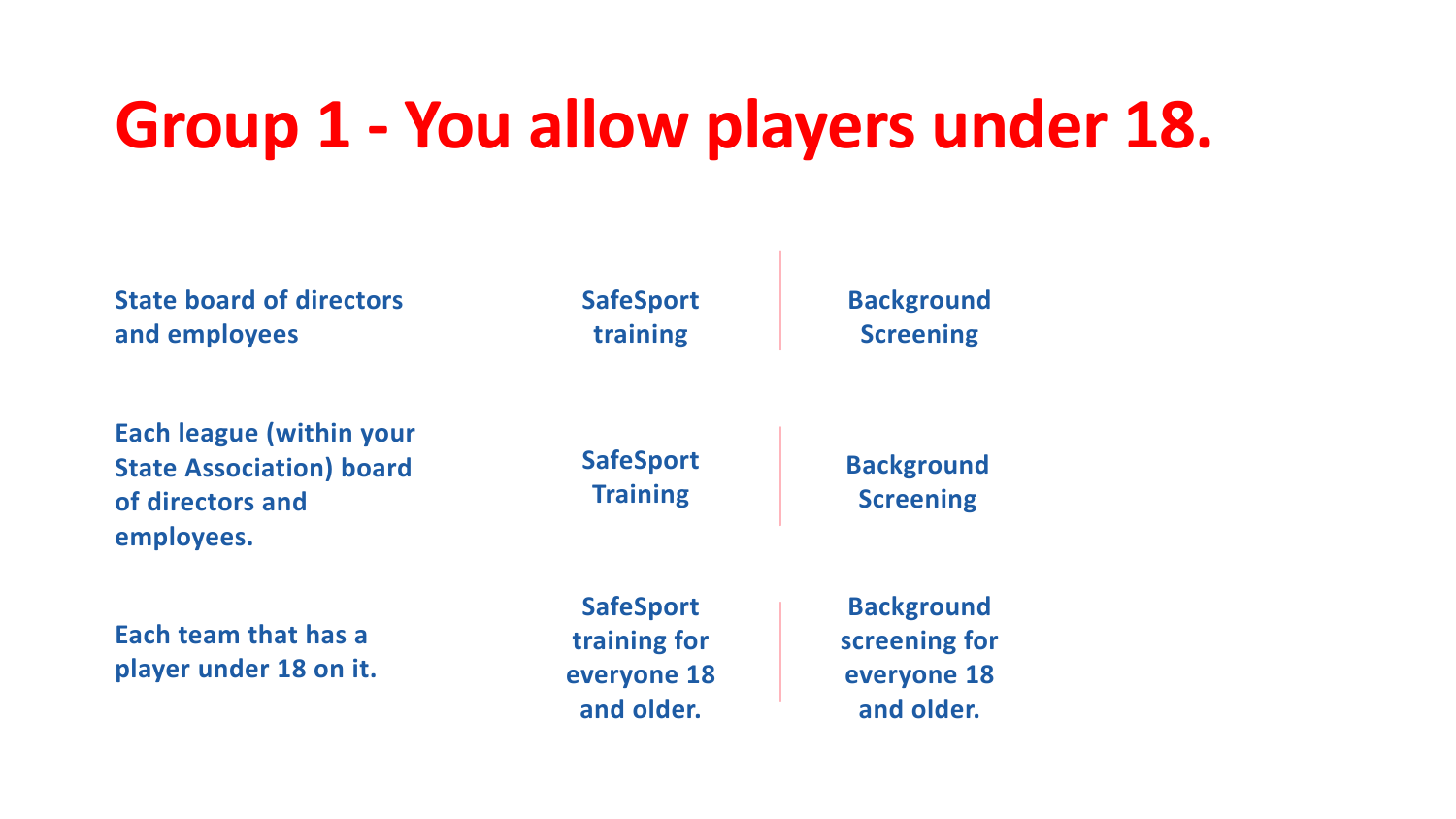## **Group 2 - You do not allow players under 18.**

| <b>SafeSport</b> | <b>Backgr</b> |
|------------------|---------------|
| training         | <b>Scree</b>  |
| <b>SafeSport</b> | <b>Backgr</b> |
| <b>Training</b>  | <b>Scree</b>  |

**round ning** 

**round Sigman** 



| <b>Each league (within your</b> |
|---------------------------------|
| <b>State Association) board</b> |
| of directors and                |
| employees.                      |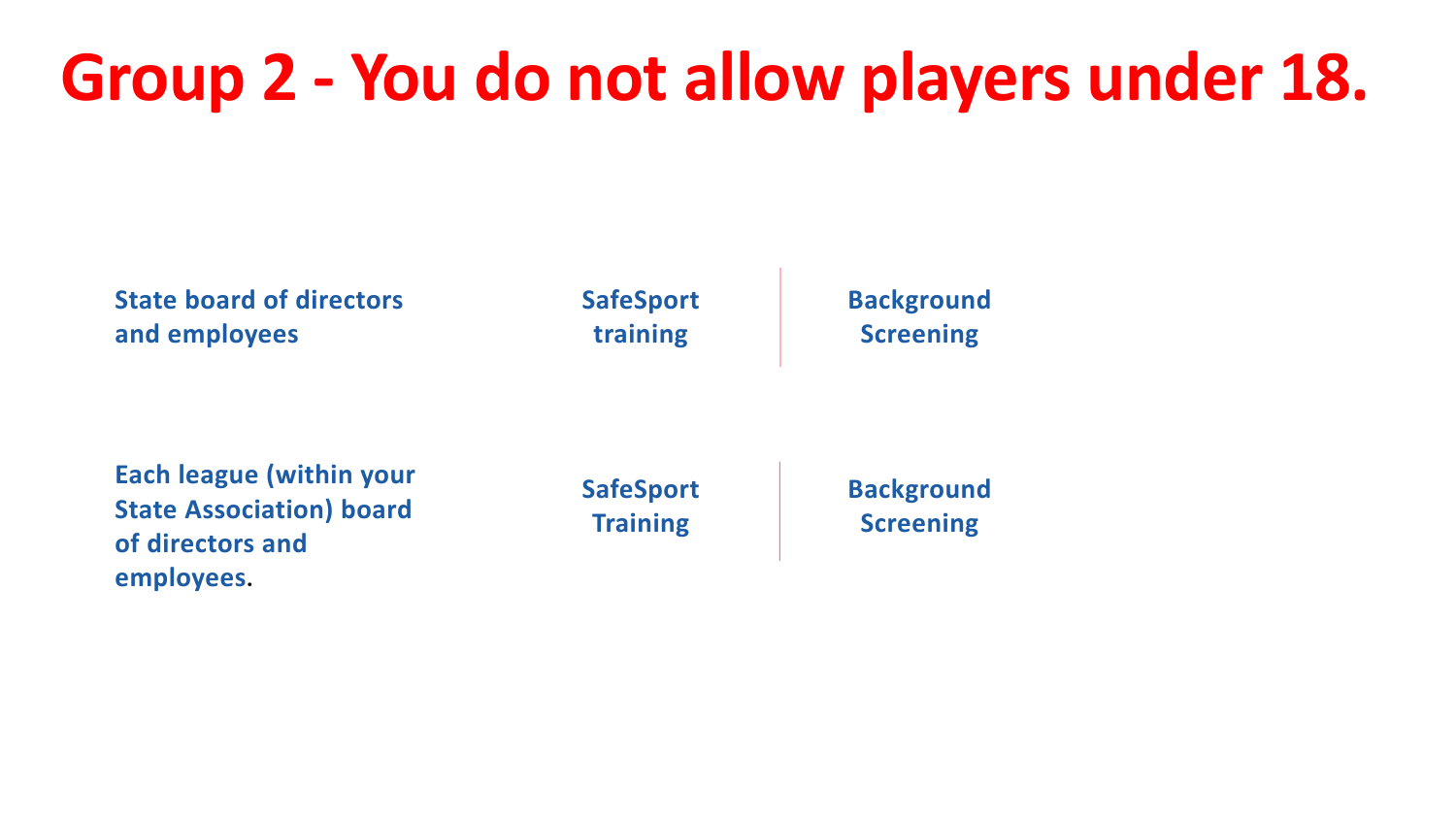# **SafeSport Training**

# **We will provide a free code -the code can**

**not be posted publicly.** 

**Members will be responsible for tracking their association on a spreadsheet.** 

**Original course good for one year.**

**Refresher course required each year after for next 3 years.**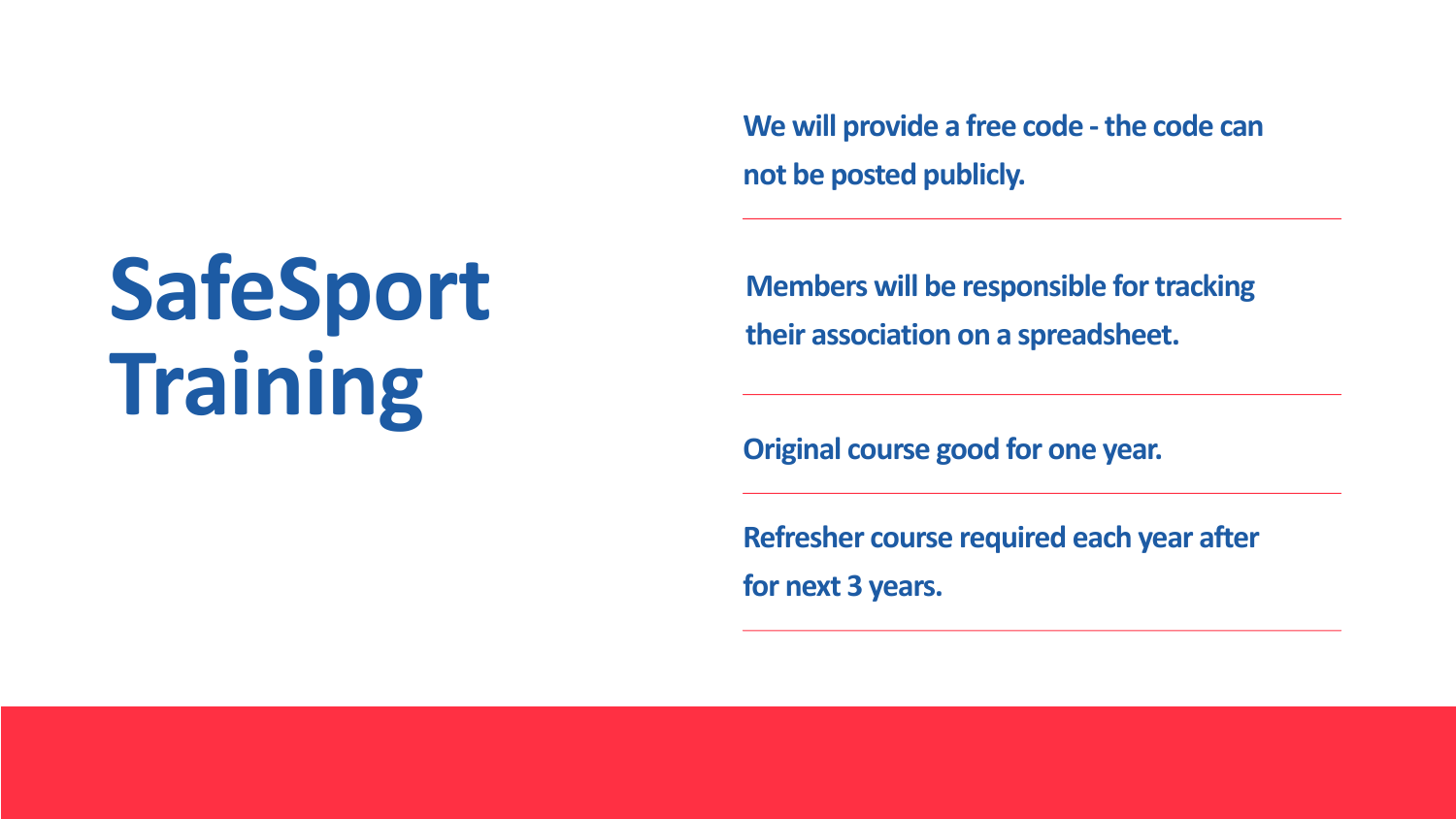## **Need to che**

**1) national sex of** 

**2) U.S. Soccer** 

**https://usso 1op8 The password** 

**3) The Center** https://uscer **resolution/ce** 

# **Background Screening-**

## **A paid background check is not required.**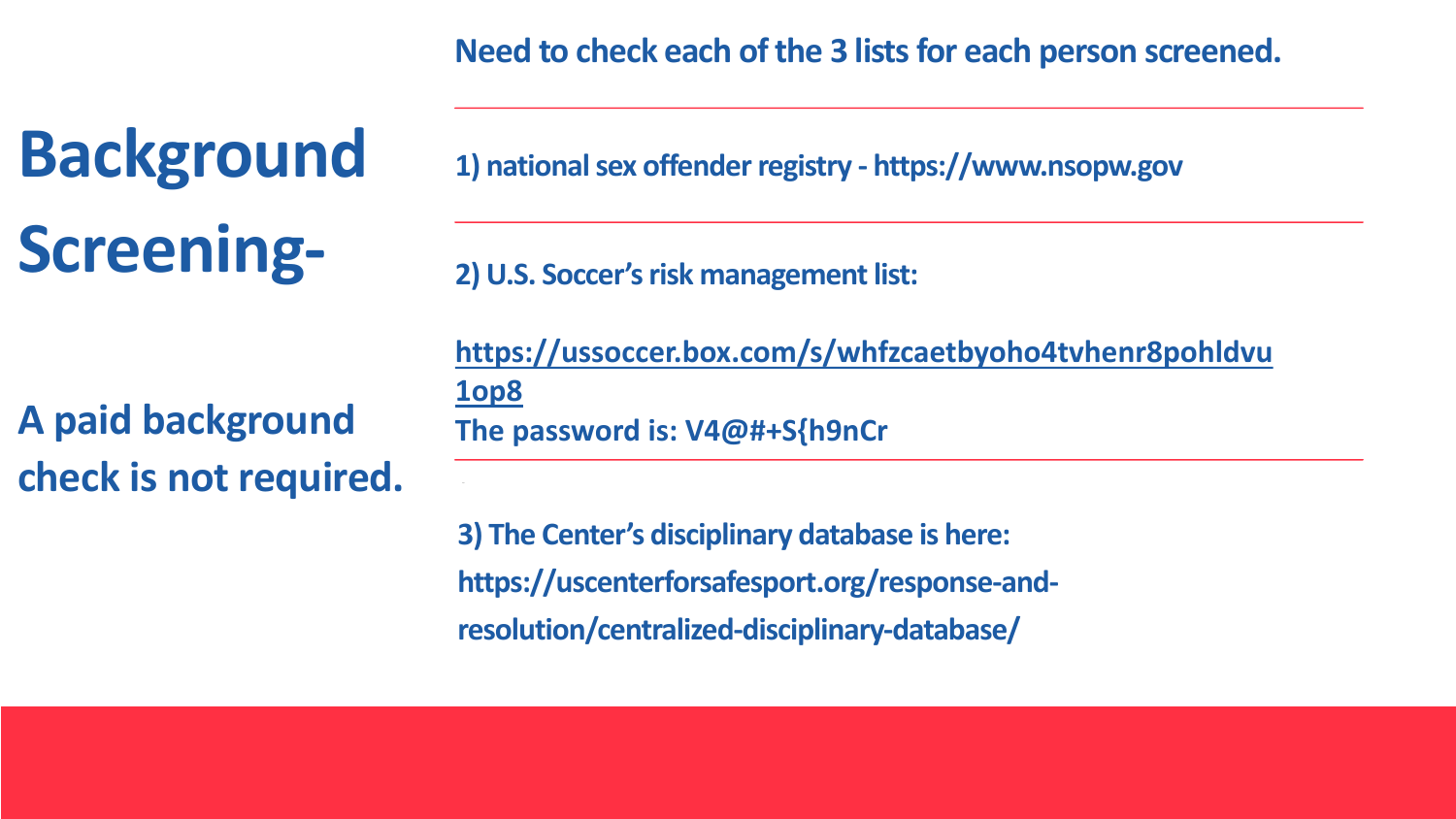# **Prohibited Conduct Policy:** • **Harassment**

- 
- **Sexual Harassment**
- **Racial, Religious, or National Origin Harassment**
- **Child Sexual Abuse**
- **Sexual Misconduct**
- **Emotional Misconduct**
- **Physical Misconduct**
- **Bullying**
- **Hazing**
- **Procedures for Complaints, Investigations and Corrective Action**
- **Training and Education**
- **Exclusive Jurisdiction Over Investigation/Adjudication of Sexual Abuse or Misconduct**

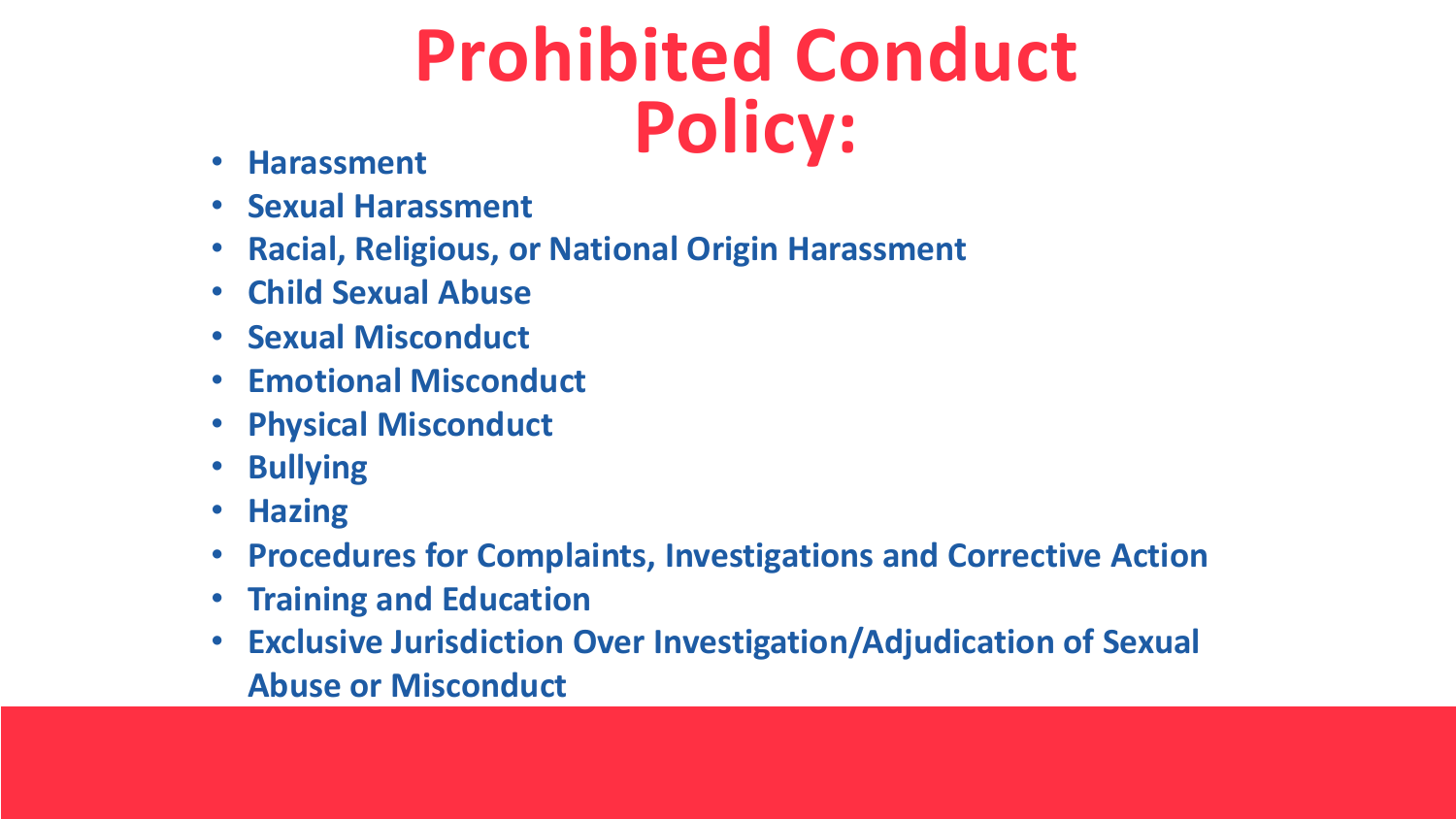# **One-on-One Interactions Policy:**

- **Including meetings and individual training sessions**
- **Athletic training, massages and rubdowns**
- **Locker rooms and changing areas**
- **Electronic communications**
- **Transportation and lodging**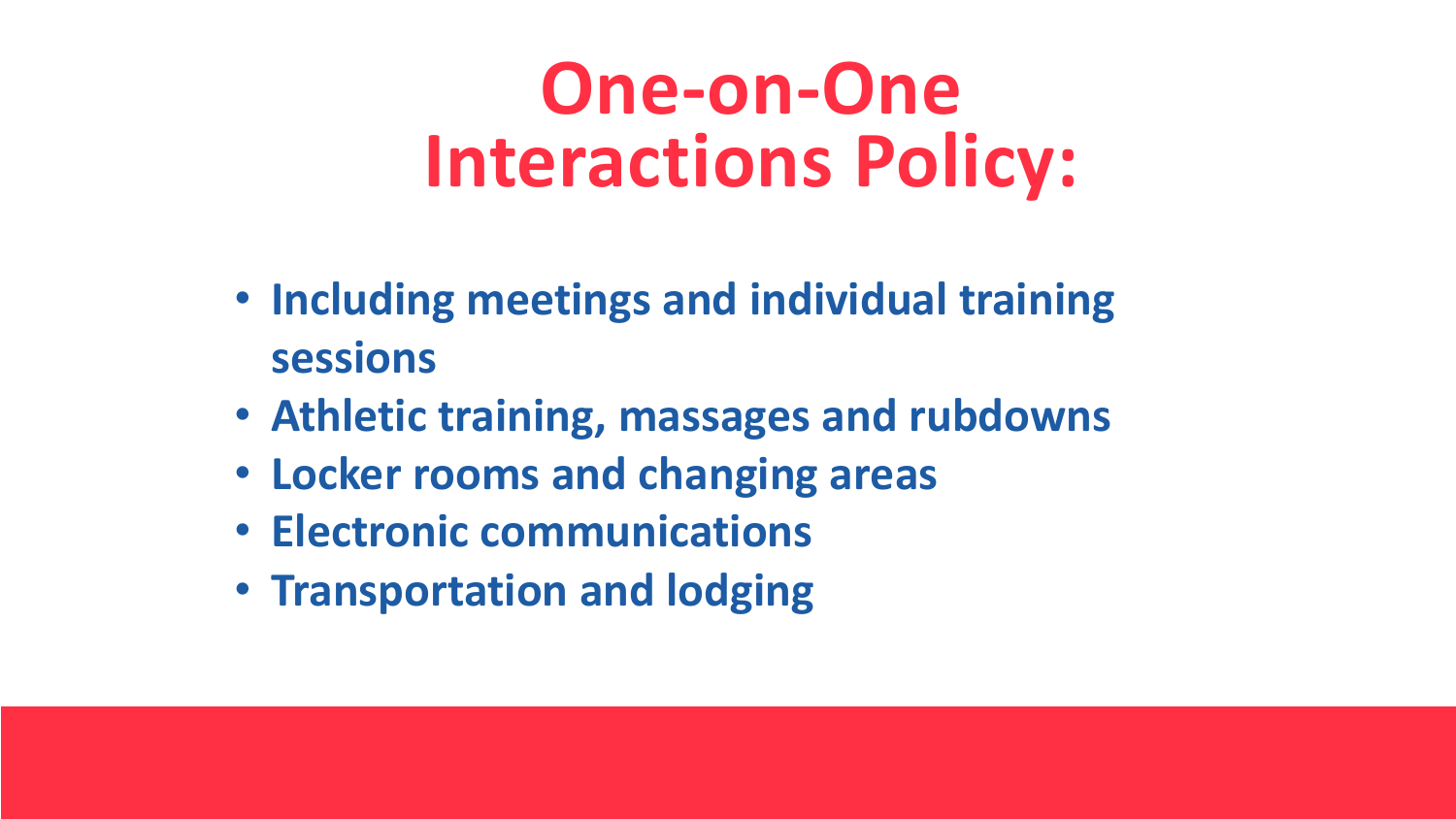# **Reporting**

- **Report to US Soccer**  https://www.ussoccer.com/report-a-concern
- **Or to U.S. Center for** SafeSporthttps://safesport.org/us-olympic-paralympicservices?utm\_campaign=SafeSport\_OffPlatform&utm medium=bitly&utm\_source=Soccer
- **Mandatory reporting obligation under federal law**report to **law enforcement** facts giving them a reason to suspect child abuse within 24 hours of becoming aware of the facts.

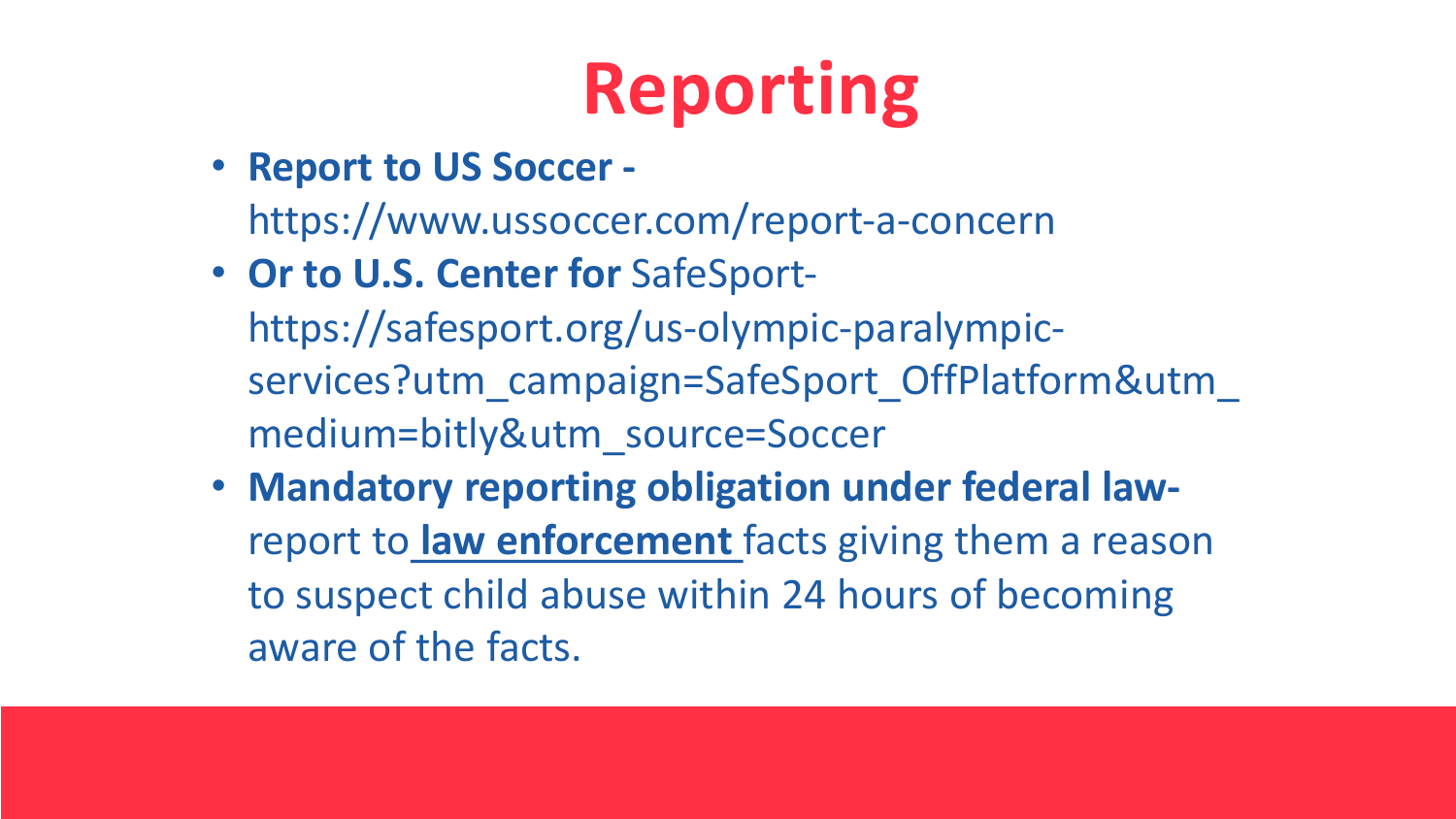# What is required to be **on the State Association website**

- **Prohibited Conduct / SafeSport Policy**
- **Reporting links and instructions**
- **One-on-One Policy**
- **MAAPP**